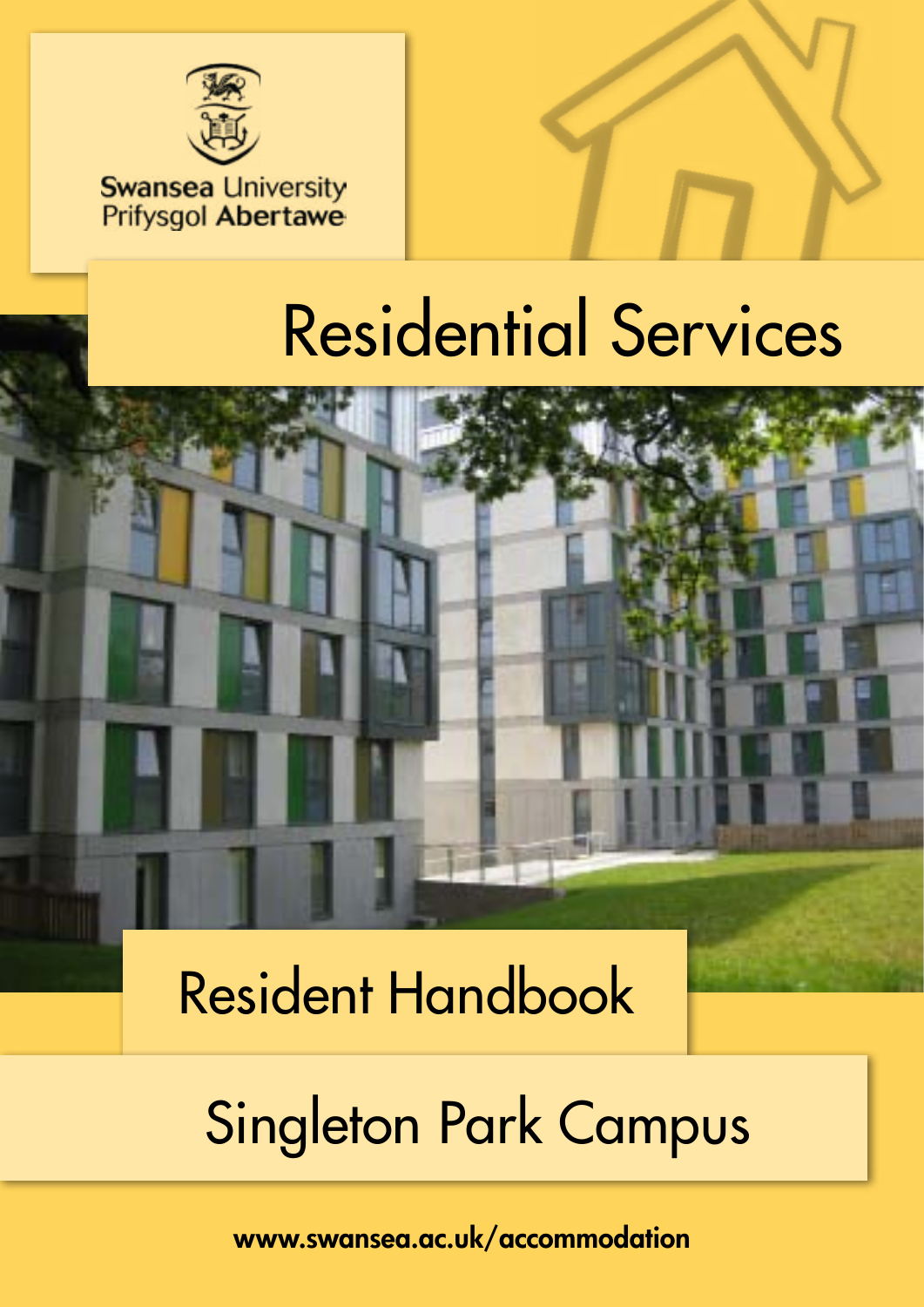

# **Contents**

#### **Page Page**

..... to Singleton Park Campus, your home for the next year.

This Resident Handbook will provide information on what you need to know while living in our residences and help you to settle in.

We hope you enjoy living in our accommodation!

### WIFI

Wireless internet is available to all students. You use the same network in your accommodation as you would on campus.

Firstly, you need to view the list of available wireless networks on your device(s) and connect it to **SwanseaUni-setup**.

Once you are connected to this, open a web browser, such as Chrome or Internet Explorer and you will be redirected to the SWIS (Swansea Wireless Internet Service): http://swanseauni-wifi.swansea.ac.uk/

On the SWIS website, follow the step by step instructions given to:

- 1. Register your device(s) using the Registration Form
- 2. Configure the connection with the setup tool
- 3. Get online using your login details.

Your username is your email address, e.g. [123456@swansea.ac.uk](mailto:123456@swansea.ac.uk) Your password is what you have set up previously for email, intranet, etc. If you haven't got one set up, the default password is a combination of your student number and date of birth in the format *studentnumber/dd/mm/yyyy*

If you're experiencing technical difficulties, please see the IT Support Helpdesk in the library.

### MAIL COLLECTION

- **[Fire Safety](#page-6-0)**
- [If you discover a fire](#page-6-0)
- [Fire drills](#page-6-0)
- [Fire alarm testing](#page-6-0)
- [Fire extinguishers](#page-6-0)

Letters are sorted into the Mail Box Room, to the right of the residents' entrance in Preseli. For parcels, we will notify you by email when it has arrived so you can collect it from reception. Just remember to bring your student card as ID with you. It sounds obvious, but make sure all your mail has your name, residence and room number on it!

#### **CONNECTIN[G](#page-3-0)** 6

#### **Postcodes**

| Halls     | Post Code           | <b>Halls</b> | Post Code                       |
|-----------|---------------------|--------------|---------------------------------|
| Caswell   | SA <sub>2</sub> 8PJ | Oxwich       | SA <sub>2</sub> 8PQ             |
| Cefn Bryn | SA <sub>2</sub> 8PT | Penmaen      | SA <sub>2</sub> 8P <sub>G</sub> |
| Horton    | SA <sub>2</sub> 8PH | Preseli      | SA <sub>2</sub> 8PS             |
| Kilvey    | SA <sub>2</sub> 8PU | Rhossili     | SA2 8PT                         |
| Lnagland  | SA <sub>2</sub> 8PL |              |                                 |

- WELCOME 3
- Wifi
	- Mail Collection

#### RESIDENCES BASICS

- Completing Your Inventory
- Laundrette
- Keys and Lock out
- Singleton Park Resident Information
- Emergency services

- [Your Residence Team](#page-3-0)
- Residence Life Assistants (RLA)

- [Residents' Network & Residents Surgeries](#page-3-0)
- [Social Medi](#page-3-0)a: Facebook, Browzer, Twitter

- [Visitors](#page-4-0)
- [Help with Appliances](#page-4-0)
- Sustainability and Recycling

- Cleaning
- Food Hygiene Tips

#### **RESIDENCE AMENITIES**

- Cafes, Bar and Shop  $\Omega$ 
	- Personal Belonging Insurance
	- TV Licensing

- [Reporting a repair](#page-5-0)
- [Emergency repairs](#page-5-0)
- [Safety and maintenance checks](#page-5-0)
- [Condensation](#page-5-0)

#### WHO'S WHO? 5

- [TRANSPORT AND MONEY](#page-5-0) 11
	- [Car parking](#page-5-0)
	- [Buses](#page-5-0)
	- [Cycling](#page-5-0)
	- [Banks](#page-5-0)
	- [Money Advice & Support Office](#page-5-0)

#### [RESIDENCE INFORMATION](#page-4-0) 7

#### **CLEANING AND FOOD HYGIENE** 8

#### **[MAINTENANCE AND REPAIRS](#page-5-0)** 10

- [Register with the GP and Dentist](#page-6-0)
- [Drugs and Alcohol](#page-6-0)
- [Smoke Free Policy](#page-6-0)
- **[Meningitis](#page-6-0)**
- [SMILE Life Essentials](#page-6-0)
- [Osteopathy Clinic](#page-6-0)
- CampusLife

#### [FIRE SAFETY](#page-6-0) 12

- [Personal safety](#page-7-0)
- [Security](#page-7-0)

#### [HEALTH AND SUPPORT](#page-6-0) 13

- [Tenancy questions](#page-7-0)
- [Residence Fees](#page-7-0)
- [Moving rooms](#page-7-0)
- [Suspending studies or withdrawing](#page-7-0)
- [Release from contract](#page-7-0)

#### [PERSONAL SAFETY](#page-7-0) 14

#### [ADMIN ISSUES](#page-7-0) 15

4

#### [END OF TENANCY](#page-8-0) 16

[USEFUL CONTACTS](#page-8-0) 17

### Your guide to living in Singleton Park Residences

# W E L C O M E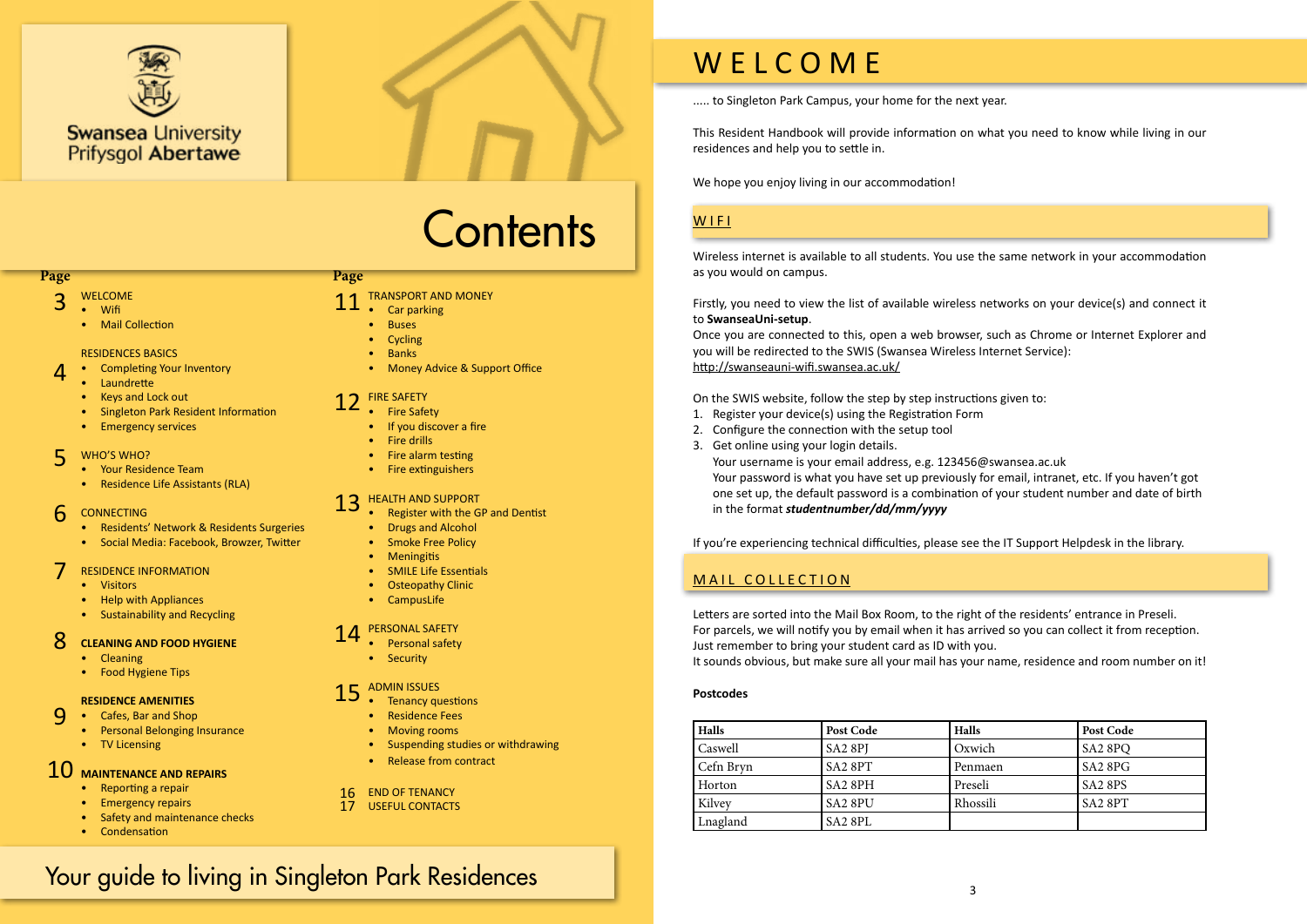### RESIDENCE BASICS

### COMPLETING YOUR INVENTORY

Once you pick up your keys and check into your room, you will have 7 days to complete your inventory online:

http://onlineinventory.swansea.induction.org.uk/student/StudentRegistration.aspx This is your chance to note any missing items or damages you see when you first move in or you may be invoiced with a charge later. It's no good telling us about that broken desk\_at the end of the year but claiming that it was like that when you moved in!

*(TOP TIP: Fill out your inventory with your parents / guardians before they go home!)*

#### **LAUNDERETTE**

There is a launderette on campus on the ground floor of Kilvey Residences. You can use your mobile to set-up, use and pay for your laundry by downloading the circuit app. An explanation of how to use the Circuit app can be found at the following webpage: <www.circuit.co.uk>. Read an explanation on how to use [the circuit laundry app](https://browzer.co.uk/swansea/using-the-mobile-app-to-do-your-washing_80369): https://browzer.co.uk/swansea/using-the-mobile-app-to-do-your-washing\_80369

#### KEYS AND LOCK OUT

It happens ..... you lose your key or you shut your key in your room and get locked out. **Go to Preseli Reception for a temporary key to get back in.**

Return the key by 10AM the following morning to avoid a late return charge. Please note, a fee will incur after 5 lock outs and each subsequent 5 lock outs.

#### RESIDENT INFORMATION WEBPAGE

We highly recommend bookmarking (Ctrl -D) the [Singleton Park Resident Information on the](http://www.swansea.ac.uk/accommodation/residences/singleton-campus-residences/singletonparkresidentinformation2016/)  [Residents Information webpage: s](http://www.swansea.ac.uk/accommodation/residences/singleton-campus-residences/singletonparkresidentinformation2016/)o that you can refer to it easily throughout the year for quick links, documents and information specific to your residence when you need it fast: www.swansea.ac.uk/accommodation/moving-in/resident-information/

For emergency services (ambulance, police, fire service), dial **333** (free from your room phone) or **999 / 112** (from a mobile).

First Aid boxes can be found in the Reception areas and staff can deal with minor injuries.

### WHO'S WHO?

#### YOUR RESIDENCE TEAM

Your residence site reception is located in Preseli. Pop in to see us if you need help. Preseli Reception is **open 24 hours a day, 7 days a week**. Your residence team can help you with issues including:

- Repairs and maintenance
- Cleaning and portering
- Mail and parcels
- Issuing new keys in case you get locked out
- Neighbours making too much noise
- Any other queries regarding your room or residence

Contact us, 24 hours a day: 01792 602910 (from your mobile) 82910 (free from your room phone) [preseli-reception@swansea.ac.uk](mailto:preseli-reception@swansea.ac.uk) For emergencies, contact Fulton House: 01792 205678 (from your mobile)

84271 (free from your room phone)

#### RESIDENCE LIFE ASSISTANTS (RLA)

Think of them as a friendly face; someone who can give you pastoral and practical support, including:

- Help with settling in
- Discussing issues with housemates
- Having an informal chat about worries or concerns
- Providing a sympathetic ear to personal matters
- Offering general advice from an impartial point of view
- Directing you to where you can get help from other departments

#### Contacting your RLA:

#### **Weekedays**

**2:00PM - 10PM daily**. You can visit Preseli while they're covering Reception or on duty around halls. Or call 82910 (free from your room phone) / 01792 602910 (from a mobile). **Weekend**

On call emergency time starting 9:00am Saturday morning and ending 6:00am Monday morning. (Students call security - then security will call the on call RLA if it is deemed an emergency).

#### **Email: [SingletonWelfare@swansea.ac.uk](mailto:SingletonWelfare@swansea.ac.uk)**

Contact us during office hours: 01792 295101 (from your mobile)

 82914 (free from your room phone) [accommodation@swansea.ac.uk](mailto:accommodation@swansea.ac.uk)

#### EMERGENCY SERVICES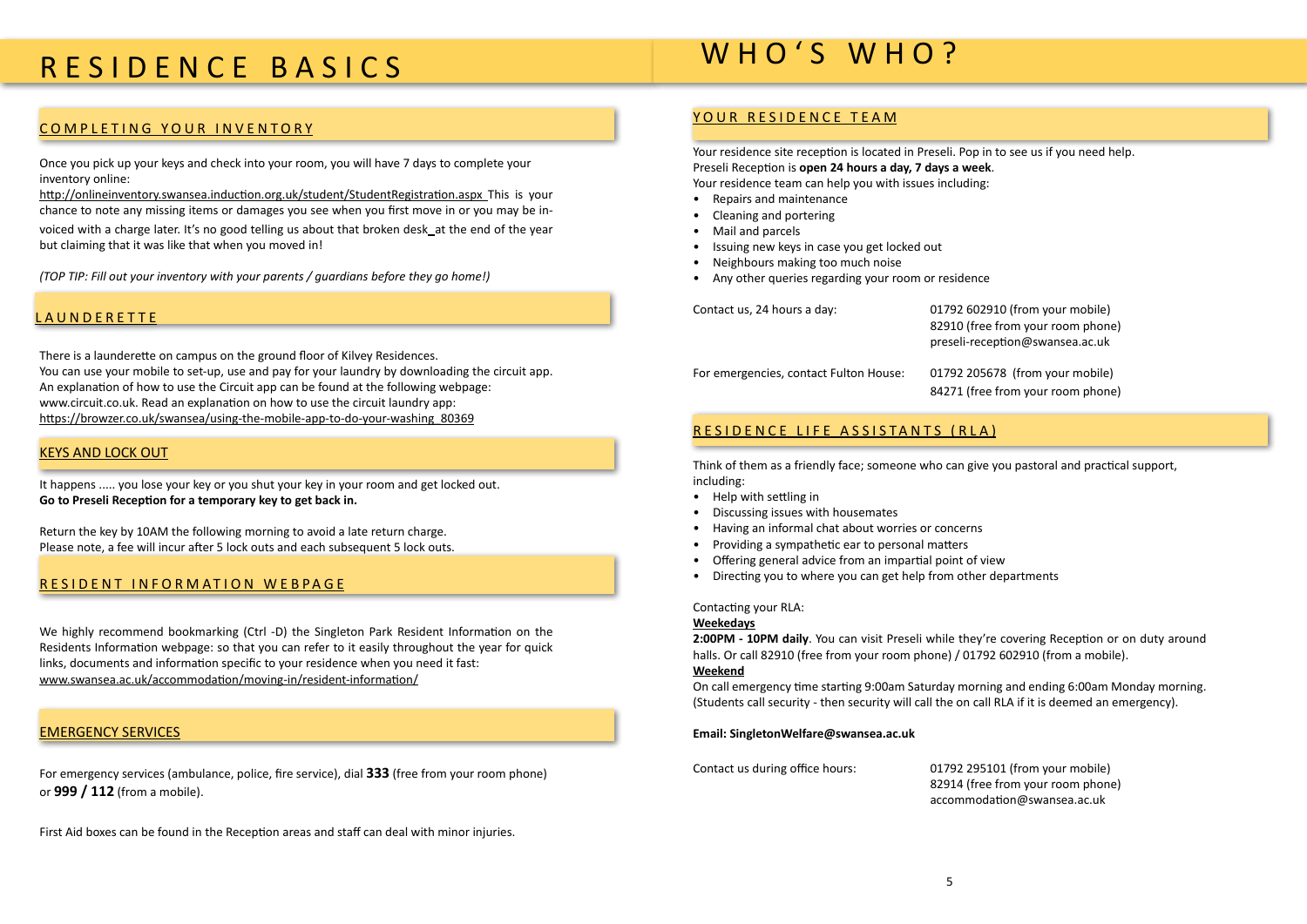### <span id="page-3-0"></span>CONNECTING

### [RESIDENTS' NETWORK & RESIDENTS SURGERIES](http://www.swansea.ac.uk/accommodation/preparingforarrival/residentsnetwork/)

The [Residents' Network \(ResNet\)](http://www.swansea.ac.uk/accommodation/preparingforarrival/residentsnetwork/) is a joint venture between Residential Services and the Students' Union. Its aim is to ensure that each student living in Residences can benefit from the

best student experience possible by organising trips, events, activities, running competitions and promoting campaigns.

In addition to the social side of things, your Residence Life Coordinator, Matthew, also runs weekly surgeries in Preseli Reception. Drop in for a chat!

Are your flatmates getting you down? Having issues in the house? It sounds obvious, but many problems are usually prevented by just being considerate of others that you're living with. Be mindful of noise levels, cleanliness, asking before borrowing things and just generally being nice to each other!

Alternatively, if you can't make the surgery, you can email: **[m.s.turner@swansea.ac.uk](mailto:m.s.turner@swansea.ac.uk)**

Contact us during office hours: 01792 295101 (from your mobile) 82914 (free from your room phone) [accommodation@swansea.ac.uK](mailto:accommodation@swansea.ac.uK)

#### SOCIAL MEDIA : [FACEBOOK](https://www.facebook.com/SwanseaAccommodation) , [BROWZER](http://browzer.co.uk/swansea) , [TWITTER](https://twitter.com/ResidenServices)

We've set up exclusive Residence Facebook groups just for you and your fellow residents. Become a member of your group to get to know who's living near you and be kept posted on any events happening around your halls. [Find your group](http://www.swansea.ac.uk/accommodation/a-z/facebooktwitterflickr/) if you haven't joined yet.

*(TOP TIP: If you lose something, post it in your Residence Facebook group. Numerous lost items have found their way back to their rightful owners through our residents on our Facebook pages over the years!)*

[BROWZER](http://browzer.co.uk/swansea) is a fun student communications platform and your one-stop shop for everything you need to know about living in residences.

Keep your eyes peeled for fun stories, top tips, life hacks, events, competitons and giveaways!

[TWEET](https://twitter.com/ResidenServices) us your questions, comments and feedback **@ResidenServices**

#### **VISITORS**

## R E S I D E N C E B A S I C S

Visitors may stay (visitors must be over 18 years of age), up to a maximum of 2 nights at any time, with a maximum of three visits per term. For students living in a Single Sex area, guests should be of the same sex.

#### HELP WITH APPLIANCES

Find operating manuals for electrical appliances on Blackboard under Student Services > University Residences by logging into [MyUni](https://myuni.swan.ac.uk/). If you've brought electrical appliances, read our [Electrical Appliance and PAT Testing Policy](http://www.swansea.ac.uk/media/ELECTRICAL%20APPLIANCES%20POLICY%202012%20RESIDENCES.pdf).

### SUSTAINABILITY AND RECYCLING

The University is committed to sustainability and we encourage our students to recycle and to maintain good energy management, which will teach you to save money on your bills when the majority of you move into private student houses in your returning years.

- Switch off lights when leaving a room
- Unplug your chargers and turn off your laptops when not in use
- Switch off standby buttons on electrical appliances when not in use
- When boiling the kettle, only boil the amount you need

Rubbish is removed from residences twice weekly by residence contractors. For health and safety reasons, if you find that there is an overflow of rubbish in your flat, please take it to the large waste bins outside of your residence.

For more advice: [Sustainability at Swansea,](http://www.swansea.ac.uk/sustainability/) [Recycling and Rubbish.](http://www.swansea.gov.uk/recycling)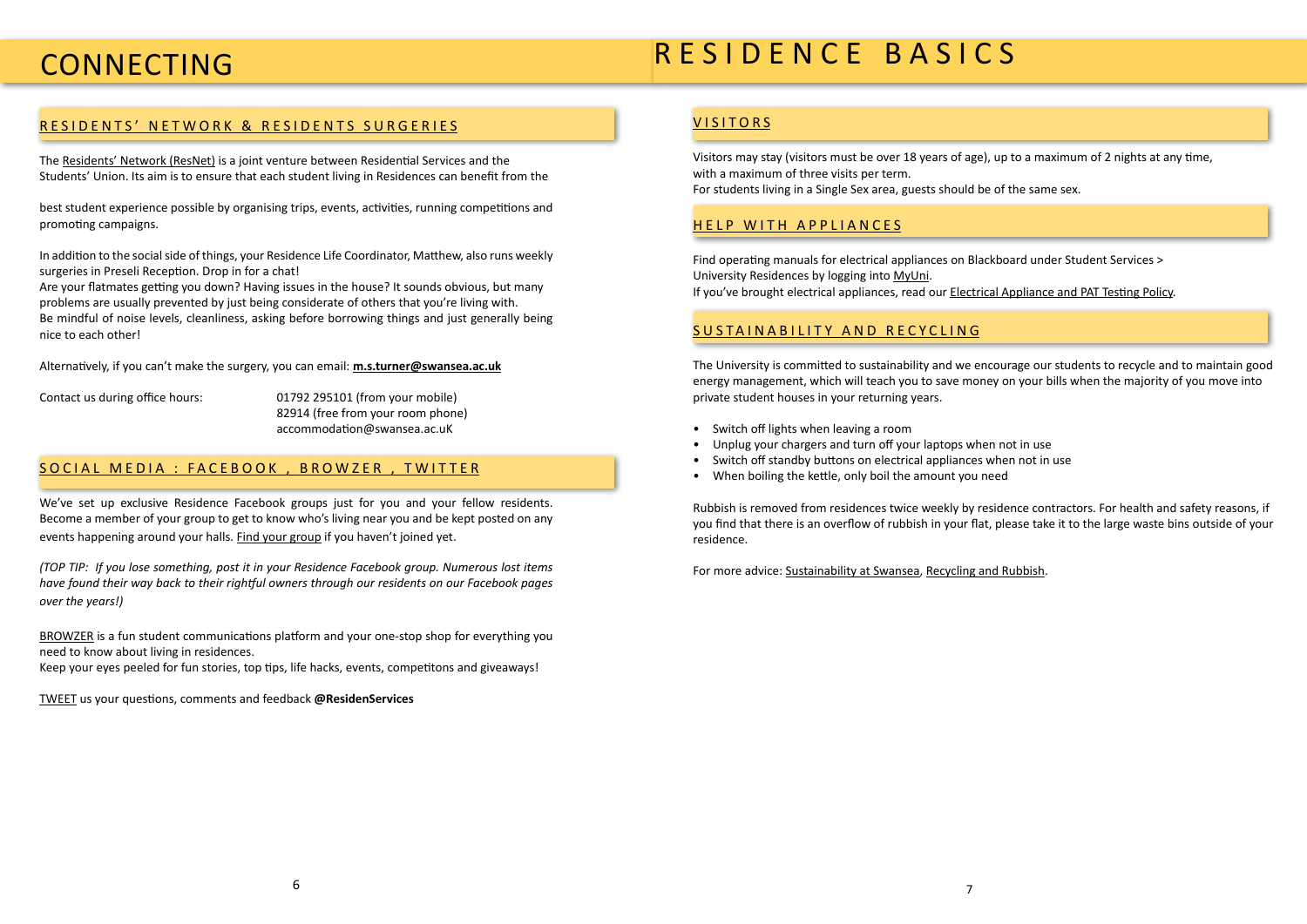### <span id="page-4-0"></span>CLEANING AND FOOD HYGIENE

### CLEANING

We provide cleaning to address matters of health and safety in kitchens and communal bathrooms once a week.

Our responsibilities include:

- Cleaning the microwave, oven, hob, kitchen floor, tables and chairs
- Wiping the outside of refrigerators and freezers
- Checking kitchen walls, skirting boards, cupboards, inside of windows and windowsills
- Cleaning the toilet, sink, shower area and bathroom floor in communal areas

Your responsibilities include:

- Cleaning your own study room and ensuite (if applicable).
- Keeping shared bathrooms clean (if applicable).
- Washing crockery regularly and storing them away in cupboards don't allow washing up to accumulate, especially prior to cleaning day as this limits the domestic team's ability to clean.
- Keeping the oven and hobs clean burnt grease is a fire hazard.
- Ensuring spillages are cleaned.
- Taking care of your appliances damages or maintenance required due to an appliance not being cared for will incur charges.
- Keeping stairwells and corridors clear do not store items here.
- Do not move furniture from designated areas.
- Do not affix items to walls, ceilings or doors this is a fire hazard and staff are instructed to remove them.

### FOOD HYGIENE TIPS

- Keep your hands clean by washing them regularly
- Use disposable cleaning cloths to avoid spreading bacteria
- Always wash equipment and utensils after preparing food
- Keep the kitchen clean leftovers attract pests
- Cover open wounds when preparing food
- Refrigerate all high risk foods, e.g. meat, poultry, fish, dairy products
- Do not overload the refrigerator
- Defrost the freezer once a term
- Store cooked and raw food separately
- Adhere to 'use by' and 'best before' dates

# R E S I D E N C E A M E N I T I E S

#### CAFES, BAR AND SHOPS

There are lots of places to shop and get food and drink on campus.

| <b>Fulton House:</b> | Costcutter (Post Office insid      |  |
|----------------------|------------------------------------|--|
|                      | <b>Fulton Outfitters, Muchos I</b> |  |
| Taliesin:            | Taliesin Bar                       |  |
| Library:             | Hoffi Coffi                        |  |
| Others:              | Callaghan's (James Callagha        |  |

#### [PERSONAL BELONGINGS INSURANCE](http://www.swansea.ac.uk/accommodation/preparingforarrival/insurancecover/)

You are covered by a personal belongings insurance policy with Endsleigh. Your policy numbe [Download your certificate:](https://www.swansea.ac.uk/accommodation/moving-in/insurance-cover/) [www.swansea.ac.uk/accommodation/moving-in/](https://www.swansea.ac.uk/accommodation/moving-in/insurance-cover/) [insurance-cover/](https://www.swansea.ac.uk/accommodation/moving-in/insurance-cover/)

We encourage you to review your cover to:

- Check what is covered
- Check key exclusions and limitations
- Check your policy excess
- Check how to make a claim
- Decide if you want to extend and personalise your cover to protect other valuables

### TV LICENSING

If you're watching live TV programmes (i.e. as they're being shown on TV, online or on any device), you must have a TV licence by law. As of autumn 2016, anyone who downloads or watches BBC programmes on demand including catch up TV - on BBC iPlayer needs to be covered by a TV Licence. This applies to all devices, including a smart TV, desktop computer or laptop, mobile phone, tablet, digital box or games console. This is the case even if BBC iPlayer is accessed through another provider, such as Sky, Virgin Media or BT.

**NOTE:** While you're living in University residences, a TV Licence is required for every room with a lock on the door (if the resident is watching live TV programmes inside that room). One TV Licence does not cover the entire flat.

For more information:<http://www.tvlicensing.co.uk>

ide), Cafe Blas, The Venue, Fusion Cafe, JC's Bar, **Burritos** 

an Building), Cafe Glas (ILS Building)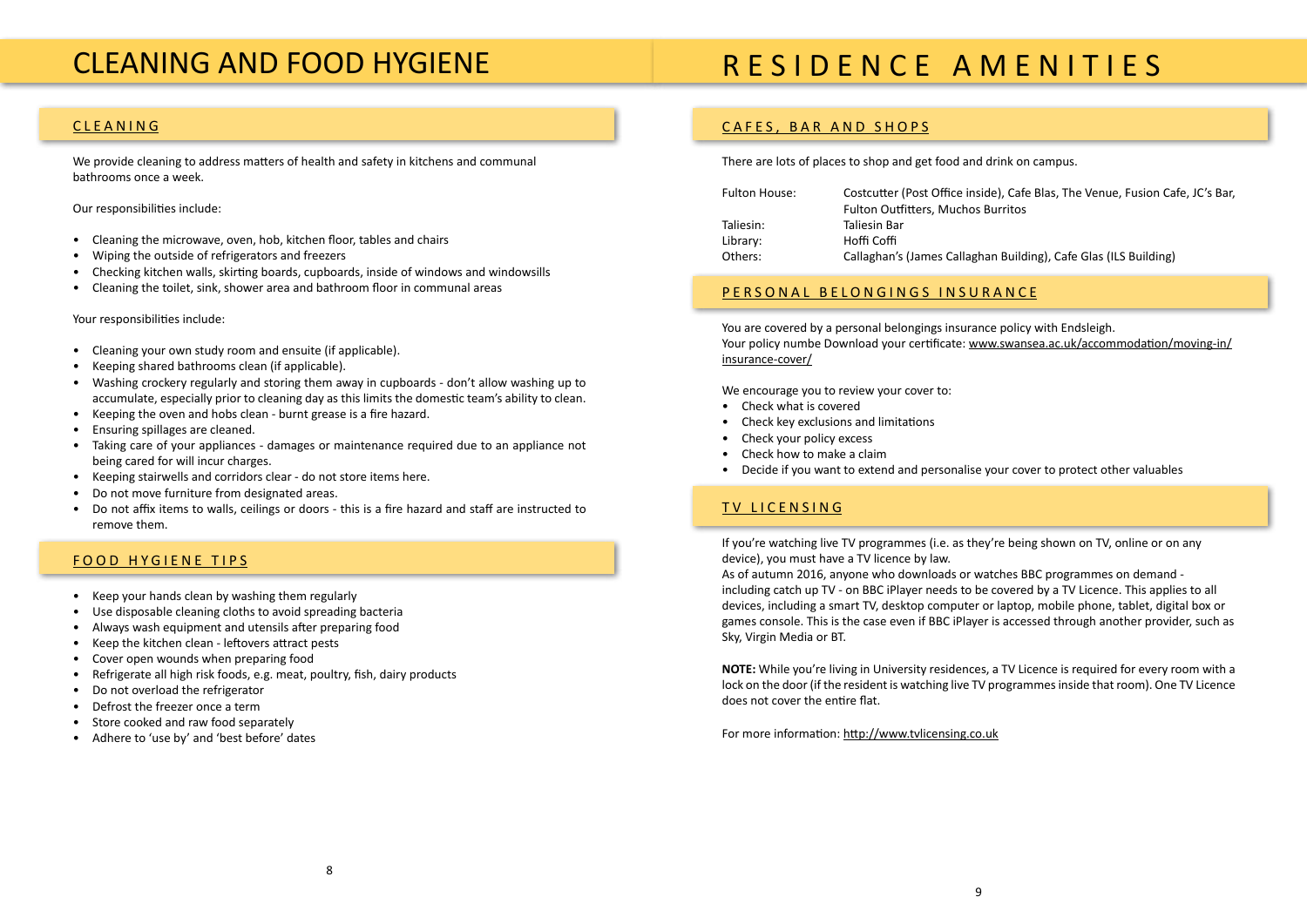## <span id="page-5-0"></span>M A I N T E N A N C E & R E P A I R S

#### REPORTING A REPAIR

If something needs fixing, you can report it to Preseli Reception or by emailing [preseli-reception@swansea.ac.uk](mailto:preseli-reception@swansea.ac.uk) 

#### EMERGENCY REPAIRS

Examples of emergency repairs:

- Gas escapes
- Serious water leaks
- Total failure of heating system (depending on the time of year)
- Total failure of electrical supply
- Serious electrical malfunctions
- Serious problems with drainage

Outside office opening hours, please contact Security on 84271 (free from your room phone) / 01792 205678 (from a mobile)

#### SAFETY AND MAINTENANCE CHECKS

Inspections are undertaken twice a year by staff to check safety and maintenance and ensure you're looking after your accommodation.

Rooms or communal areas that aren't kept reasonably clean can be a health risk and also impact on other residents.

We'll give you plenty of notice about inspections before they happen.

#### **CONDENSATION**

Condensation is a common problem in student accommodation. It occurs when warm moist air comes into contact with a cold surface – usually a wall or window. Moisture in the air creates a layer of water on cold surfaces where black mould can grow. Although it's unsightly, it is not dampness and can easily be wiped away. Condensation is not a structural issue with the property - it is caused by living habits.

There are some bike shelters (accessible with a code open shelters and bike racks on site.

Ways to prevent condensation mould:

Students must provide their own bike locks - a D lock is Residential Services are unable to take responsibility for Residents are reminded that bikes should be stored secure door closed on departure.

Insurance should be arranged by each resident bringing by the Endsleigh contents insurance included in your a www.swansea.ac.uk/accommodation/moving-in/insurance-

- Ventilate your room daily / open windows clean dry air helps prevent the mould forming
- Ensure there is adequate heating this doesn't necessarily have to be at a high temperature
- Wipe water from window areas regularly
- Avoid drying clothes on radiators as this creates additional moisture in the air
- Move furniture or other items away from walls as this prevents the free flow of air
- Air vents must never been blocked
- Use the extractor fan when cooking

For more information about [preventing condensation and mould](https://www.swansea.ac.uk/media/CondensationMouldLeaflet.pdf).

### TRANSPORT AN

Money@CampusLife can provide information, advice and guidance with student financial que ries and help with effective budgeting.

### CAR PARKING

Based on strict criteria: i.e. Disability & Welfare, please for more information call 01792 295405 or email estate

#### BUSES

Buses run frequently between both campuses, Hendrer They also run throughout nearby areas such as Byrnmi For more information and timetables, check out the Traveline

#### CYCLING

#### BANKS

There is a Santander bank on the ground floor of Fulto

#### MONEY ADVICE & SUPPORT OFFI

If you have money issues, especially in regards to payir Residential Services who will liaise with Money@Camp It's very important that you stay in touch with us and k

#### SANTANDER CYCLE

Santander Cycles Swansea is a cycle hire scheme that everyone can use. It's a fun, affordable and sustainable way to get around Swansea. You can pick up and drop off the cycles at any hub – there are five conveniently located along the sweep of Swansea Bay. You can stop and park your bike at any time and even enrol for a yearly membership of £30 for **[all students.](http://https://www.swansea.ac.uk/sustainability/travel/by-bike/santander-cycles/)** You can cycle along the promenade or take the bike for a spin down the Mumbles and the bikes

are all very easy to use.

| D MONEY                                                                                                                                                                                                 |  |  |  |  |
|---------------------------------------------------------------------------------------------------------------------------------------------------------------------------------------------------------|--|--|--|--|
|                                                                                                                                                                                                         |  |  |  |  |
| contact Estates and Facilities Department:<br>es-customerservice@swansea.ac.uk.                                                                                                                         |  |  |  |  |
| foelan Student Village and the City Centre.<br>II, Uplands and Sketty.                                                                                                                                  |  |  |  |  |
| aveline Cymru journey planner.                                                                                                                                                                          |  |  |  |  |
| from Preseli Reception) as well as some<br>s recommended.<br>or bikes stored within the bike shelters.<br>securely at all times with the bike shelter<br>g a bike to University, as this is not covered |  |  |  |  |
| ccommodation.<br>View your policy:<br><u>ance-cover/</u>                                                                                                                                                |  |  |  |  |
| n House.                                                                                                                                                                                                |  |  |  |  |
| CЕ                                                                                                                                                                                                      |  |  |  |  |
| ng your accommodation fees, please see<br>buslife to try and help you.<br>eep us updated.                                                                                                               |  |  |  |  |
| nd guidance with student financial que-                                                                                                                                                                 |  |  |  |  |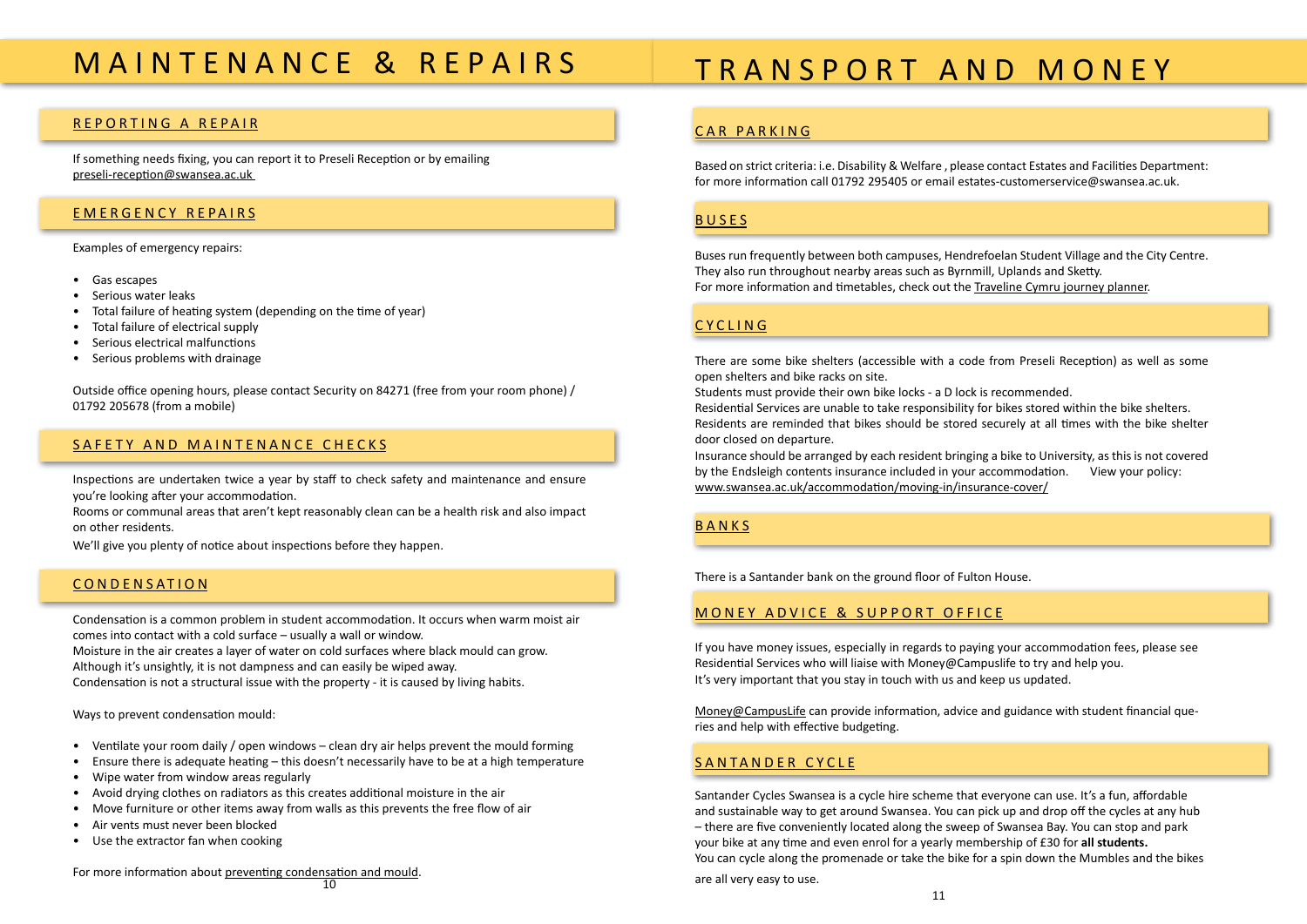### <span id="page-6-0"></span>FIRE SAFETY

#### FIRE SAFETY

Have a look around at the fire and safety signs located in your property – they are provided to ensure your safety. Fire safety information sheets are provided on the back of your study room door and displayed in the kitchen area.

- Keep all communal areas, corridors and fire exits clear of personal belongings at all times particularly clothes airers and ironing boards. Ironing should be done in kitchens or bedrooms and never blocking the fire exit paths.
- Don't leave your cooking unattended.
- Burnt grease on cooker hobs is a fire hazard so be sure to clean them regularly.
- Candles, incense sticks and burners pose a real fire risk and are not permitted in residences.
- Personal heaters, gas canisters and other flammable materials are not permitted in residences.
- Personal cooking equipment (such as: hot plates; grills; sandwich toasters; rice cookers) must
- only be used and stored in kitchen areas. Use of such items is not permitted in bedrooms.
- Deep fat fryers pose a significant fire risk and are not permitted in residences.

We have frequent issues at the start of term with steam from showers activating alarms, so remember to close bathroom doors during and aftershowers. When fire alarms are activated, fire brigades are automatically called to attend, so false activations are a waste of resources.

For concise and easily accessible notes on fire safety, you can log back into your Accommodation Induction via your [Accommodation Account](https://universityservices.swan.ac.uk/contracts/). The module will only take a couple of minutes and it's a quick step to looking after yourself and your housemates. You can also watch our [Fire Safety](http://www.swansea.ac.uk/parents-guide/student-support/fire-safety/) [Video](http://www.swansea.ac.uk/parents-guide/student-support/fire-safety/) online: www.swansea.ac.uk/accommodation/a-z/facebook-twitter-flickr/ to see how quickly a fire can spread in a student bedroom.

The use of illegal drugs is not permitted in residences. [University Drugs Policy](http://www.swansea.ac.uk/media/Drugs%20Policy%20Final.pdf) and [Alcohol Policy:](https://www.swansea.ac.uk/media/Student%20Alcohol%20Policy.pdf) https://www.swansea.ac.uk/academic-services/academic-guide/other-university-regulations/ alcohol-policy/

Please remember that fire rules and regulations are in place to protect you and other residents from the risk of fire. We have a responsibility to ensure that you know what to do in the event of an emergency, so please take the time to familiarise yourself with the basics to keep you safe.

### I F YOU DISCOVER A FIRE, FIRE DRILLS, FIRE ALARM TESTING, FIRE EXTINGUISHERS

If you are suffering from back pain, a sports injury, headaches or arthritis, contact the Singleton Park Campus Osteopathic Clinic on 01792 518600 or [osteopathclinic@swansea.ac.uk](mailto:osteopathclinic@swansea.ac.uk)

### **CAMPUSLIFE**

Please refer to the emergency evacuation procedure in your bedroom to know what to do in the event of a fire. Evacuate quickly by using the stairs; not the lifts. If you discover a fire, you must sound the fire alarm, leave the building and proceed to the designated assembly point for the building. You must not put yourself at risk at any time.

The University is legally required to carry out fire evacuation drills on all its buildings. A rolling programme of drills for this academic year will start soon after your arrival.

Fire alarm tests are carried out weekly on a Tuesday morning in Singleton residences.

# HEALTH AND SUPPORT

### REGISTER WITH THE GP AND DENTIST

You must register with a doctor and dentist in Swansea. The University Health Centre is based on the ground floor of Penmaen Residence and there is a dentist in Horton Residence, both on Singleton Park Campus.

#### DRUGS AND ALCOHOL

#### SMOKE FREE POLICY

Swansea University has a Smoke Free Policy which means that smoking is not permitted in your room, our residences or any University building. For more information, please read the [University's Smoke Free Policy](https://www.swansea.ac.uk/media/Smoke-Freey-Policy-36119-en.doc).

#### MENINGITIS

Students are the second highest risk group for meningitis, with up to 25% of students carrying the bacteria that causes the disease. Check you are immunised against meningitis, mumps, measles and rubella. Students in their first weeks at university are most vulnerable!

Get vaccinated. If you've not been immunised, it is advisable to get vaccinated before coming to university as the vaccinations take 10 days to be effective. There are several different types of meningitis, so although many of you may have been vaccinated against meningitis C, there is no way of preventing infection by meningitis B, the most common bacterial form.

For more information, please visit: [Meningitis Research Foundation - symptoms in young people](http://www.meningitis.org/symptoms/young-people)

#### OSTEOPATHY CLINIC

All students at Swansea University benefit from access to the CampusLife Department which provides information, advice, support on a wide range of issues. Check out the [CampusLife website](http://www.swansea.ac.uk/campuslife/) to read more about the support at Swansea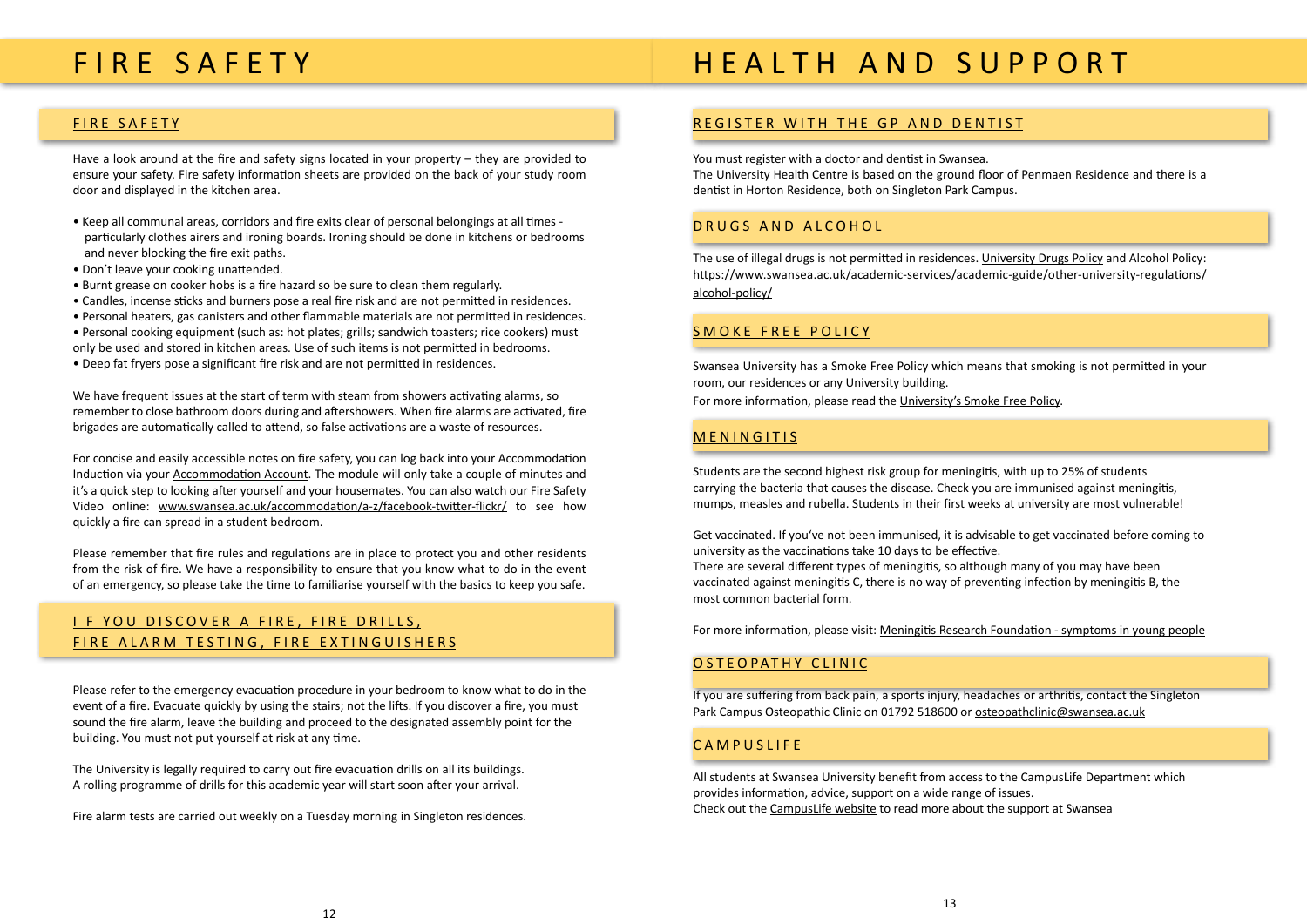## <span id="page-7-0"></span>P E R S O N A L S A F E T Y

# A D M I N I S S U E S

#### PERSONAL SAFETY

Be diligent and take care of yourself and your safety by remembering some of these tips:

- Take your mobile phone with you everywhere but don't leave it on display.
- Everyone is more vulnerable to crime when they've been drinking. If you're planning a big night out, arrange beforehand to go home with friends, or in a taxi.
- Men and women alike can have their drinks spiked. Keep an eye on your drinks and leave it with a mate if you go to the toilet.
- Use cash machines wisely, in groups and during the day if possible. Put your card and cash away quickly and be aware of who's around you. NEVER write down your PIN!
- Never walk alone. Thieves are after an easy target. Walk in groups at night, travel by taxi or stay over with a trusted friend. Your safety is worth more that the cab fare home.

#### **SECURITY**

Always think about your security in residence and be diligent.

Lock your room, close windows and doors behind you when you go out. If you don't, this may invalidate your contents insurance policy, as well as compromising the security of other residents. Burglaries in residences are rare but walk-in opportunist thefts can occur if doors / windows are left open.

- Don't let anyone into your building or flat that you don't know
- Lock your room, even if you're just popping out momentarily
- Don't leave valuables on display keep them out of sight or lock away in a secure place
- If you are on the ground floor, close your window when you leave your room
- Contact Security if you see anything suspicious
- Notify residents if you're going away to avoid causing concern

If you need to report a theft, call Preseli Reception and the police on 01792 456999 (you'll need a crime reference number for an insurance claim).

Campus Security Staff conduct patrols throughout the night. There's an uniformed Police Officer and a uniformed Community Support Officer.

In an emergency, contact University Security 24 hours a day, 7 days a week directly from your room phone on **333** or **999 / 112** from a mobile.

In a non-emergency, contact Fulton House Security: 84271 (free from your room phone)

01792 205678 (from a mobile)



#### TENANCY QUESTIONS?

If you have a query regarding your tenancy, you should see Residential Services at Penmaen Reception on Singleton Park Campus, **Monday to Friday, 9AM - 4PM**.

Residential Services can help you with enquires involving:

- Residence fees
- Your tenancy contract
- Moving or swapping rooms
- Suspending studies or withdrawing
- Accommodation waiting lists

Contact us during office hours: 01792 295101 (from your mobile) 82914 (free from your room phone) [accommodation@swansea.ac.uk](mailto:accommodation@swansea.ac.uk)

#### RESIDENCE FEES

Your Licence Agreement provides details of how much your fees are and when payment dates are. You can also find the information on our Residence Fees 2019 webpage: www.swansea.ac.uk/accommodation/accommodation-fees1920/ The easiest way to pay your Residence Fees is to set up a direct debit which is paid out termly.

#### MOV I N G ROOMS

Our transfer list opens mid-October when you can complete a transfer request form. We also operate a Room Swap Scheme. Join our Residents Room Swap Facebook group: www.facebook.com/groups/503559347117007/ to find out more.

#### SUSPENDING STUDIES OR WITHDRAWING

If you're suspending studies or withdrawing from Swansea, please come and see us so we can talk you through what you need to do.

#### R E L E A S E F RO M CO N T R AC T

The only circumstances you'll be released from your contract before its end date (unless leaving University) is if a new student (not currently in University residences) takes over your room. Release from accommodation information available on our Document Store webpage: https://www.swansea.ac.uk/accommodation/document-store/